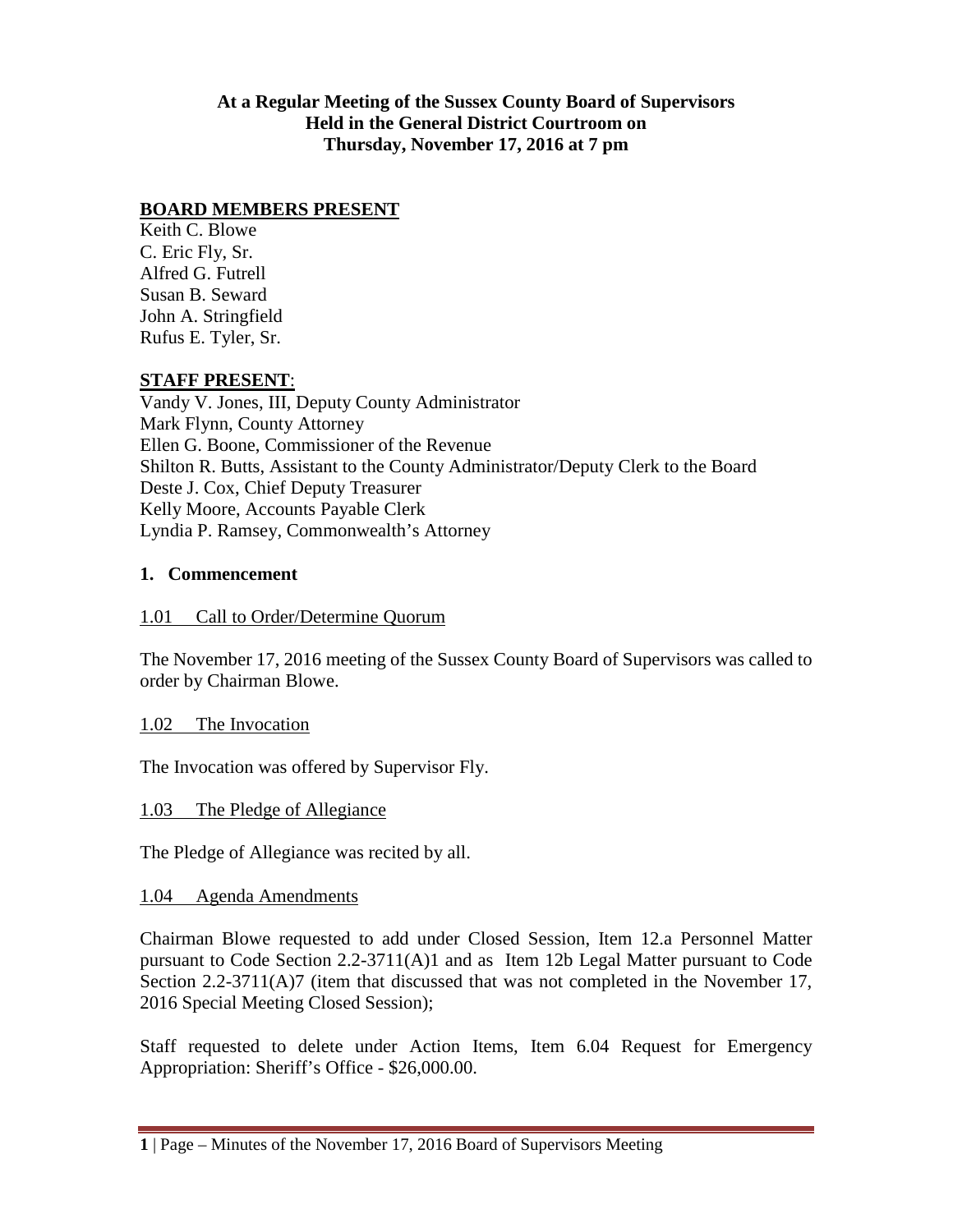Supervisor Fly requested to add under Action Items, Item 6.04 Discussion of Stony Creek Park.

Staff requested to add under Report of Departments as Item 7.08 Presentation by Virginia's Gateway Region – Renee Chapline.

# 1.05 Approval of Regular Agenda

ON MOTION OF SUPERVISOR STRINGFIELD, seconded by SUPERVISOR SEWARD and carried: RESOLVED that the Sussex County Board of Supervisors hereby approves the November 17, 2016 regular agenda, inclusive of the following: (1) adding under Closed Session, Item 12.a Personnel Matter pursuant to Code Section 2.2-3711(A)1 and as a Item 12b Legal Matter pursuant to Code Section 2.2-3711(A)7 (item that discussed that was not completed in the November 17, 2016 Special Meeting Closed Session); (b) deleting under Action Items, Item 6.04 Request for Emergency Appropriation: Sheriff's Office - \$26,000.00; (c) adding under Action Items, Item 6.04 Discussion of Stony Creek Park; and (d) adding under Report of Departments as Item 7.08 Presentation by Virginia's Gateway Region – Renee Chapline.

Voting aye: Supervisors Blowe, Fly, Futrell, Seward, Stringfield, Tyler Voting nay: none

# **2. Approval of Consent Agenda**

ON MOTION OF SUPERVISOR STRINGFIELD, seconded SUPERVISOR SEWARD and carried: RESOLVED that the Sussex County Board of Supervisors hereby approves the Consent Agenda inclusive of the following: (a) Minutes of October 20, 2016 meeting; (b) Approval of Warrants and Vouchers; (c) Accept and Appropriate Funds - \$800.00 for Tornado Relief Fund; and (d) Restoration of Funds - \$60.30 Sheriff's Office Sam's Club Reimbursement., Litter Recycling Grant; (d) Accept and Appropriate Funds, \$8,000.00 for Tornado Relief Fund.

Voting aye: Supervisors Blowe, Fly, Futrell, Seward, Stringfield, Tyler Voting nay: none

# **3. Recognitions/Awards**

# 3.01-3.02 Resolutions in Recognition of the Late Robbie Owens and Ms. Hannah Baines

Supervisor Fly requested that staff prepare resolutions in recognition of the late Robbie Owens and Ms. Hannah Baines.

ON MOTION OF SUPERVISOR TYLER, seconded by SUPERVISOR SEWARD and carried: RESOLVED that the Sussex County Board of Supervisors hereby authorizes County Administration to move forward in preparing resolutions for the Late Robbie Owens and Ms. Hannah Baines.

Voting aye: Supervisors Blowe, Fly, Futrell, Seward, Stringfield, Tyler Voting nay: none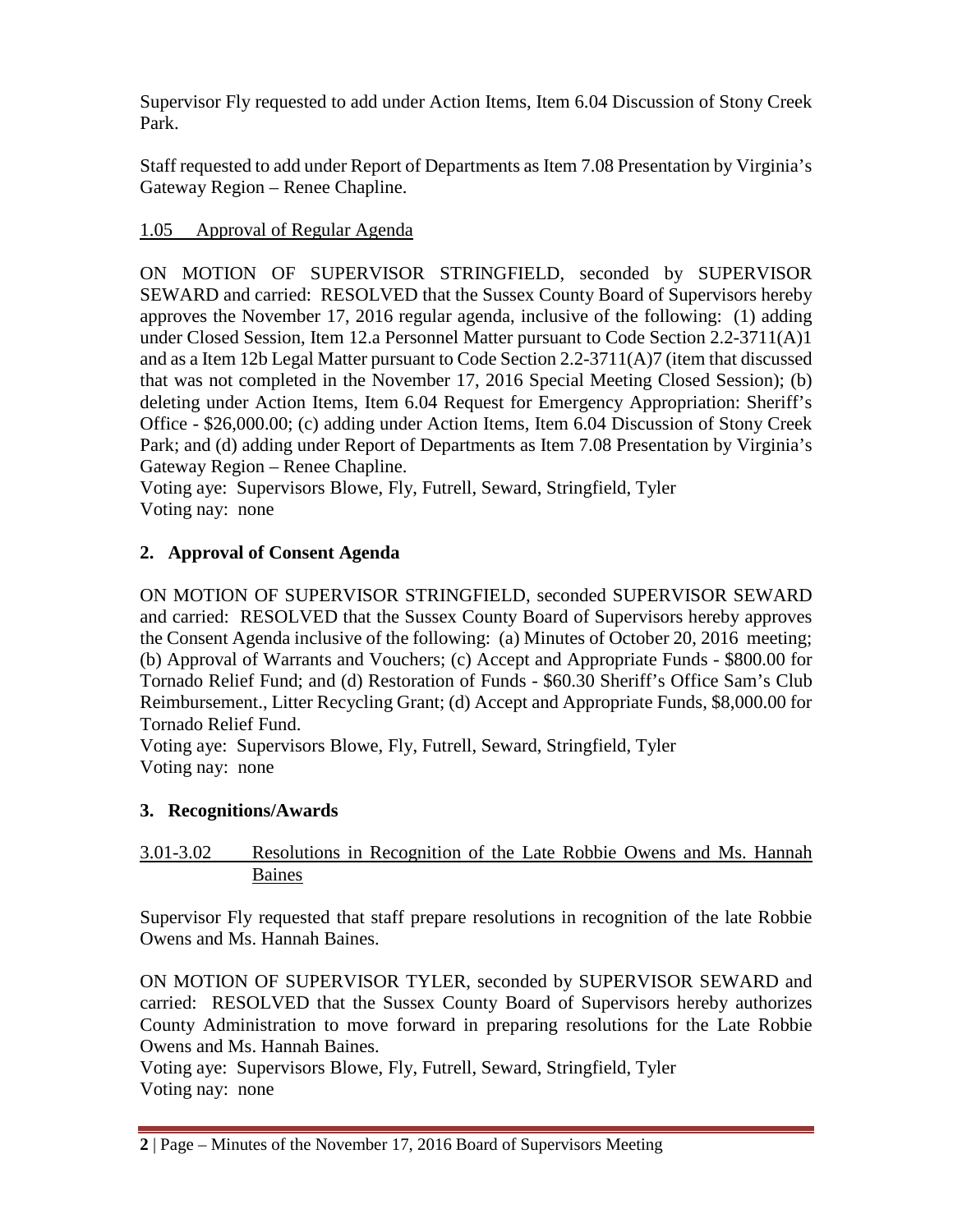## **4. Public Hearings** - none

### **5. Appointments**

### 5.01 Appointment to Crater District Area Agency on Aging Board of Directors

The term of Mrs. Brenda Burgess, 405 East Main Street, Waverly, Virginia 23890 on the Crater District Area Agency on Aging Board of Directors will expire December 31, 2016. Staff has contacted the Agency and confirmed that Mrs. Burgess is eligible for reappointment. Mrs. Burgess was contacted as well and is willing to serve again, if reappointed.

ON MOTION OF SUPERVISOR FLY, seconded by SUPERVISOR SEWARD and carried: RESOLVED that the Sussex County Board of Supervisors hereby reappoints Mrs. Brenda Burgess, 405 East Main Street, Waverly, Virginia 23890, to the Crater District Area Agency on Aging Board of Directors for a term of two (2) years, expiring December 31, 2018.

Voting aye: Supervisors Blowe, Fly, Futrell, Seward, Stringfield, Tyler Voting nay: none

### 5.02 Appointment South Centre Corridor Resource Conservation and Development (RC&D) Council

The term of Mr. Crockett Morris, 11365 Cerney Lane, Waverly, Virginia 23890 on the South Centre Corridor Resource Conservation and Development Council will expire December 31, 2016. Staff has contacted the RC&D Council and confirmed that Mr. Morris is eligible for reappointment. Mr. Morris was contacted as well and is willing to serve again, if reappointed.

ON MOTION OF SUPERVISOR FUTRELL, seconded by SUPERVISOR SEWARD and carried: RESOLVED that the Sussex County Board of Supervisors hereby reappoints Mr. Crockett Morris to the South Centre Corridor Resource Conservation and Development (RC&D) Council for a term of four (4) years, expiring December 31, 2020. Voting aye: Supervisors Blowe, Fly, Futrell, Seward, Stringfield, Tyler Voting nay: none

#### 5.03 Appointment to Sussex Service Authority Board of Directors

The term of Mr. Raymond L. Warren, 33507 Walnut Hill Road, Waverly, Virginia 23890, on the Sussex Service Authority Board of Directors will expire December 31, 2016. Staff has contacted Mr. Frank Irving, the Executive Director of the Sussex Service Authority and was advised that he, Mr. Irving, needed to communicate with Mr. Mark Flynn, the County Attorney, regarding a discrepancy relating to the term expiration. In the meantime, Mr. Warren was contact and advised that he was willing to serve again, if reappointed.

**<sup>3</sup>** | Page – Minutes of the November 17, 2016 Board of Supervisors Meeting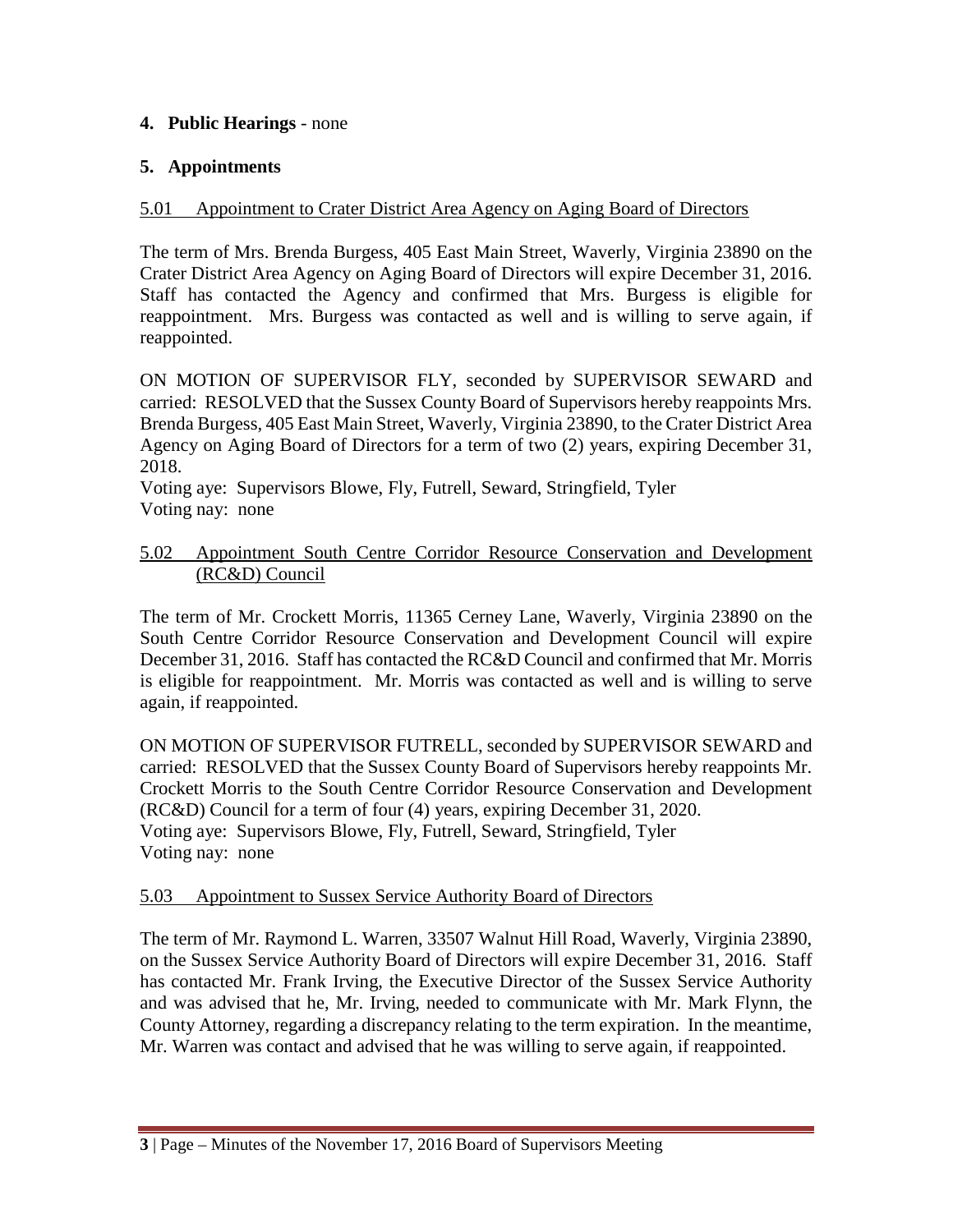County Attorney Flynn discussed that in his research, there was a discrepancy with Sussex Service Authority in the term of service when Mr. Warren was appointed to complete the member at large term. That term of service, as reflected in the November 2015 meeting minutes, was to expire December 31, 2016; however, after meeting with Mr. Irving reviewing Sussex Service Authority paperwork, County Attorney Flynn advised that the term should have expired December 31, 2019 instead of December 31, 2016; however, the Board had the right to enlist the lesser term, one (1) year term.

Supervisor Futrell made the motion, seconded by Supervisor Tyler to appoint Ms. Valarie Patterson Ricks to the Sussex Service Authority Board of Directors being that she was already an alternate and was aware of projects.

After continued discussions, Chairman Blowe requested that this item be tabled until the December 15, 2016 Board meeting to provide clarity of this matter before moving forward.

ON MOTION OF SUPERVISOR FLY, seconded by SUPERVISOR SEWARD and carried: RESOLVED that the Board of Supervisors hereby tables the appointment to the Sussex Service Authority Board of Directors to the December 15, 2016 Board meeting. Voting aye: Supervisors Blowe, Fly, Futrell, Seward, Stringfield, Tyler Voting nay: none

# **6. Action Items**

# 6.01 Request to Appropriate Funds: Housing Office - \$20,000.00

Deputy County Administrator Jones reported that in accordance with the approved Program Income Plan, Sussex County continues to receive monthly payments from beneficiaries of the County's Housing Rehabilitation Program that was previously funded the Virginia Department of Housing and Community Development. It is being requested to use \$20,000.00 of these funds generated through loan repayments made to the Treasurer to be used as matched funds to provide housing rehabilitation and related services for projects in for FY2017.

ON MOTION OF SUPERVISOR TYLER, seconded by SUPERVISOR STRINGFIELD and carried: RESOLVED that the Sussex County Board of Supervisors hereby approves and appropriates revenues and expenditures, in Fund 121 (IPR Program Income Account) as a revolving account for Housing Rehabilitation Services in the amount of \$20,000.00 to administer and provide housing rehabilitation and related services for projects in FY2017. Voting aye: Supervisors Blowe, Fly, Futrell, Seward, Stringfield, Tyler Voting nay: none

## 6.02 Request to Accept DHCD Grant (Urgent Need Tornado Recovery) - \$30,000.00

On November 7, 2016, the Department of Housing and Community Development (DHCD) informed the County that it had been awarded a planning grant in the amount of \$30,000.00 to assess the needs of damage caused by the tornado that struck the Town of Waverly and other areas of Sussex County. The planning grant activities will result in the preparation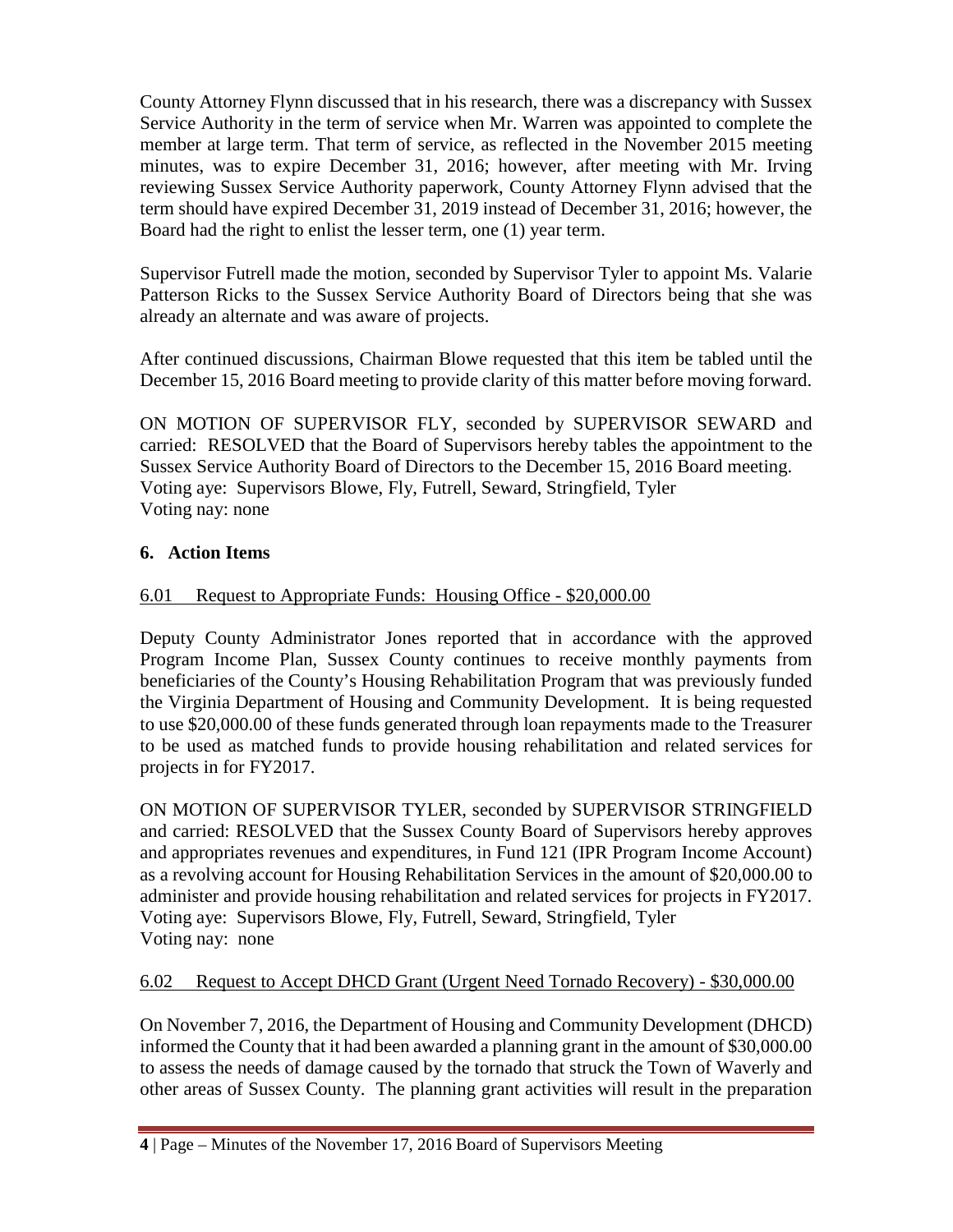and submittal of an application to DHCD for funding to assist residents affected by the tornado with housing repairs, clearance of debris, and other related activities. The Town of Waverly is eligible to receive up to \$700,000.00 in Urgent Need funds. The County of Sussex is eligible to receive \$700,000.00 as well. There is no local match required for Urgent Need Grants.

Supervisor Tyler made the motion, seconded by Supervisor Stringfield to authorize county administration to accept and move forward with the planning grant. However, Deputy County Administrator Jones requested to amend the motion to include the three (3) actions as noted in the Board packet. Supervisor Tyler accepted the amendments to the motion.

ON MOTION OF SUPERVISOR TYLER, seconded by SUPERVISOR STRINGFIELD and carried: RESOLVED that the Sussex County Board of Supervisors hereby (1) accepts the Urgent Need Tornado Planning Grant in the amount of \$30,000.00, (2) authorizes the County Administrator to execute the Planning Grant contract documents, and (3) to execute the contract (in the amount of \$30,000.00) with the consulting firm of Community Planning Partners who will be assisting with the completion of the planning grant activities and preparation of the Urgent Need grant application.

Voting aye: Supervisors Blowe, Fly, Futrell, Seward, Stringfield, Tyler Voting nay: none

# 6.03 Former County Administration Building (Citizens Committee to be Formed)

Supervisor Fly stated that a group of citizens is requesting that the Board allow them to form a committee of volunteers to renovate the old County Administrator Building. Supervisor Fly stated that he could chair the committee to look at renovating the building. The committee would renovate the building if the County provided the material.

After discussion of liability and risk to the County, mold and asbestos, citizens from different areas of the County, and conflict issues, it was decided that this item will be tabled until the December 15, 2016 Board meeting.

## 6.04 Discussion of Stony Creek Park

Supervisor Fly stated that there has been discussion over the last five (5) years as to the County donating the Stony Creek Park (the "Park") to the Town of Stony Creek. Initially, the Town of Stony Creek didn't want to accept the Stony Creek Park, Supervisor Fly stated that Mayor Jackson has requested to bring to the Board that the Town of Stony Creek would like to accept the Stony Creek Park if the County is still willing to donate the Park at this time.

Mrs. Jackson, a member of Stony Creek Town Council, was present. Council member Jackson advised that the Town is requesting the Board to donate the Stony Creek Park to the Town. Town Council has discussed and has a recorded, unanimous vote to approve accepting the Park, if donated. They have the funds for the upkeep of maintenance.

Chairman Blowe reiterated that Stony Creek Town Council will have to have an agreement with County Administration before bringing this item to the Board.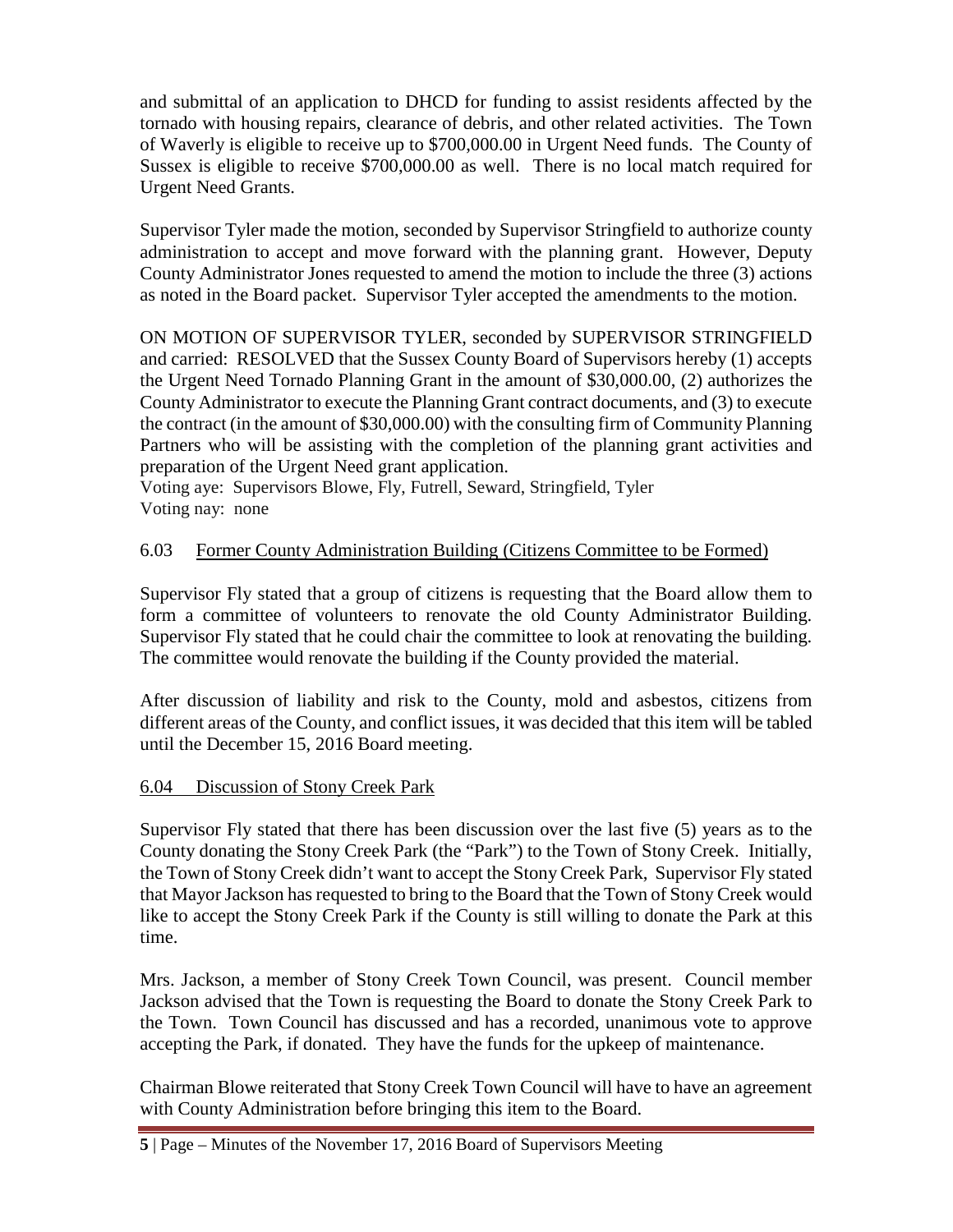This item has been tabled until the December 15, 2016 Board meeting agenda to allow County Administration the opportunity to speak with a representative of the Stony Creek Town Council**.**

# **Reports of Departments/Agencies**

## 7.01 Treasurer's Report – *included in Board packet*

## 7.02 Atlantic Waste Disposal, Inc., Jason Williams

Mr. Jason Williams, Senior District Manager of Atlantic Waste Disposal, gave a brief update on Atlantic Waste Disposal activities.

Mr. Williams reported that the Phase II capping project is approximately 60% complete. The project is anticipated to be completed by the end of the year.

Phase III capping project design is still scheduled to start in early 2017.

Phase IV clay capping project which is at the top of the landfill is approximately 75% complete. It is anticipated to be completed by the end of the year.

Mr. Williams reported that they are still on schedule with the Waste Water Treatment Plant. The Waste Water Treatment Plant is still expected to be completed in the second quarter of 2017.

Mr. Williams stated that there are a few issues Atlantic Waste Disposal are still working through in regards to the convenience centers around the County. It is still anticipated to have most of the cameras installed this year with the remainder to be installed in early 2017.

*There was discussion on temporary fixes for convenience site with no power. Mr. Matt Venable, Director of Environmental Inspections is scheduled to speak with someone regarding the situation.*

Mr. Williams stated that the helicopter pad has been constructed. Atlantic Waste Disposal is working with Mr. Vick to finalize some minor details. The helicopter pad is anticipated to be fully complete and available at the beginning of December.

#### 7.03 Animal Services/Public Safety Monthly Report

There were concerns at the October 20, 2016 Board meeting regarding the Airfield 4-H Conference Center not being listed as an emergency shelter. Mr. Eddie T. Vick, Public Safety Coordinator, reported that the Airfield 4-H Conference Center was never listed or designated as an emergency shelter.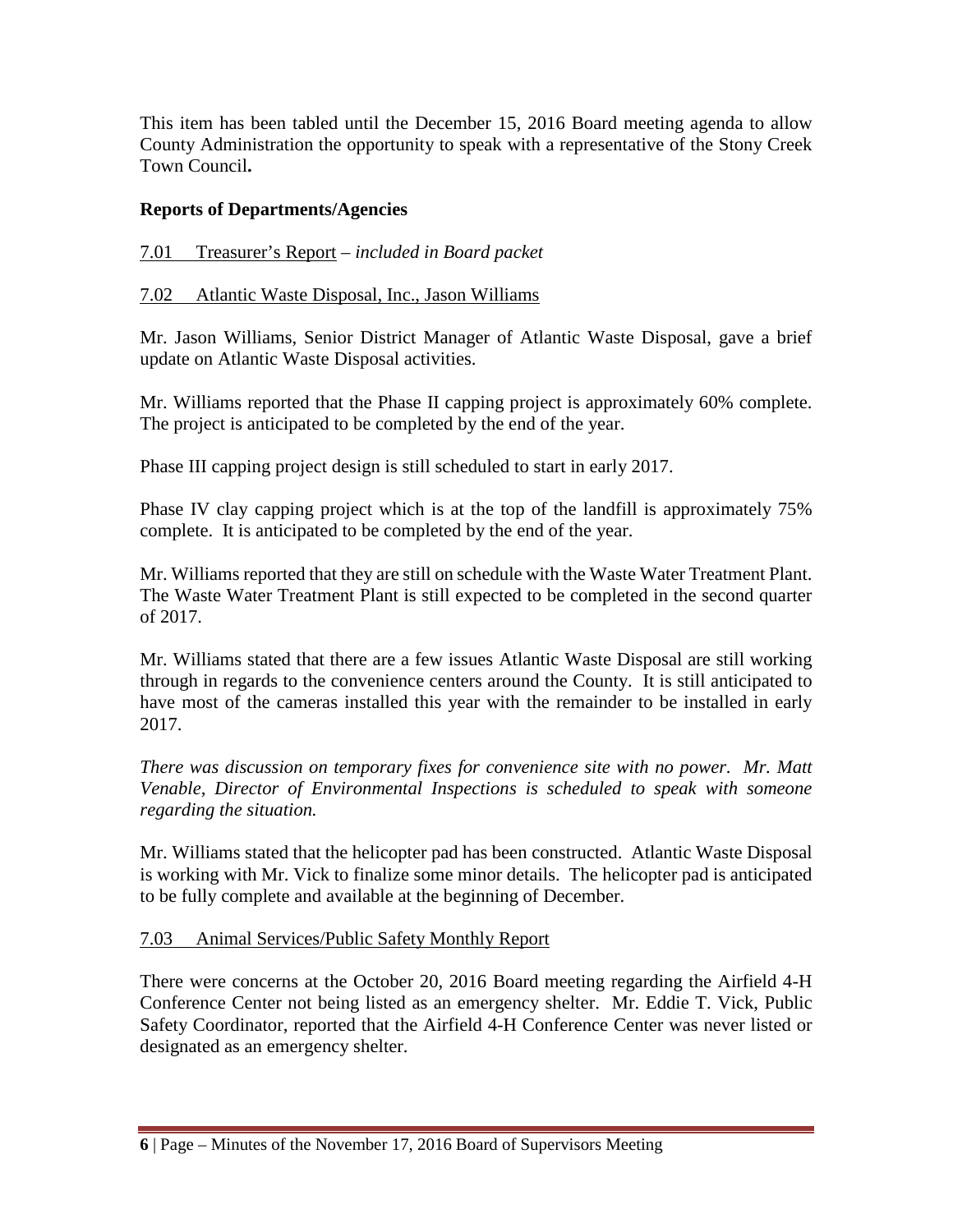There was discussion that Sussex Service Authority donated a generator. The Board of Supervisors paid to have the generator installed at the Airfield 4-H Conference Center for the purpose of it being an emergency shelter. However, Mr. Vick stated that it was never designated as a shelter because of the inability to get to the Center in bad weather due to flooding and trees down. The Conference Center is away from the population. Again, there would be an inability to get food and other assistance to the citizens.

Supervisor Fly expressed concerns of not having an emergency shelter in the Waverly and Wakefield area. There are other alternatives of buildings to use as emergency shelters.

It was noted that the designated shelters are Sussex Central High School (Sussex), Galilee Baptist Church (Stony Creek), and Club Paradise Restaurant and Lounge (Jarratt).

Mr. Vick was asked to work with Ms. Chequila Fields, the Director of Social Services, to locate other buildings for emergency shelter.

A copy of the Animal Services/Public Safety Monthly Report was included in the Board packet.

## 7.04 Personnel Committee Report

Supervisor Tyler reported that the Personnel Committee (Supervisors Tyler-Chairman, Fly and Futrell) met on December 10, 2016 per the Board's request to look at the organizational structure of Administration and/or the County and to discuss contracting out Building and Grounds' maintenance functions.

At that time, data had not been collected regarding costs to contract out the Building and Ground maintenance services. As a result, the Personnel Committee could not make comparisons to provide a recommendation to the Board of Supervisors.

Supervisor Tyler stated that the Personnel Committee didn't find that the organizational chart was in line with the function of the County. Administration has been asked to review the organizational chart and make some modifications in terms of lines of supervision. Staff has also been tasked with updating the job descriptions.

The Personnel Committee recommends that two (2) members of the Personnel Committee may serve on the Interview Committee for the selection of staff.

ON MOTION OF SUPERVISOR FUTRELL, seconded by SUPERVISOR STRINGFIELD and carried: RESOLVED that the Sussex County Board of Supervisors hereby accepts the recommendations of the Personnel Committee to have County Administration to review organizational chart and make modifications in terms of lines of supervision; and

FURTHER RESOLVED that two (2) members of the Personnel Committee may serve on the Interview Committee for the selection of staff.

Voting aye: Supervisors Blowe, Fly, Futrell, Seward, Stringfield, Tyler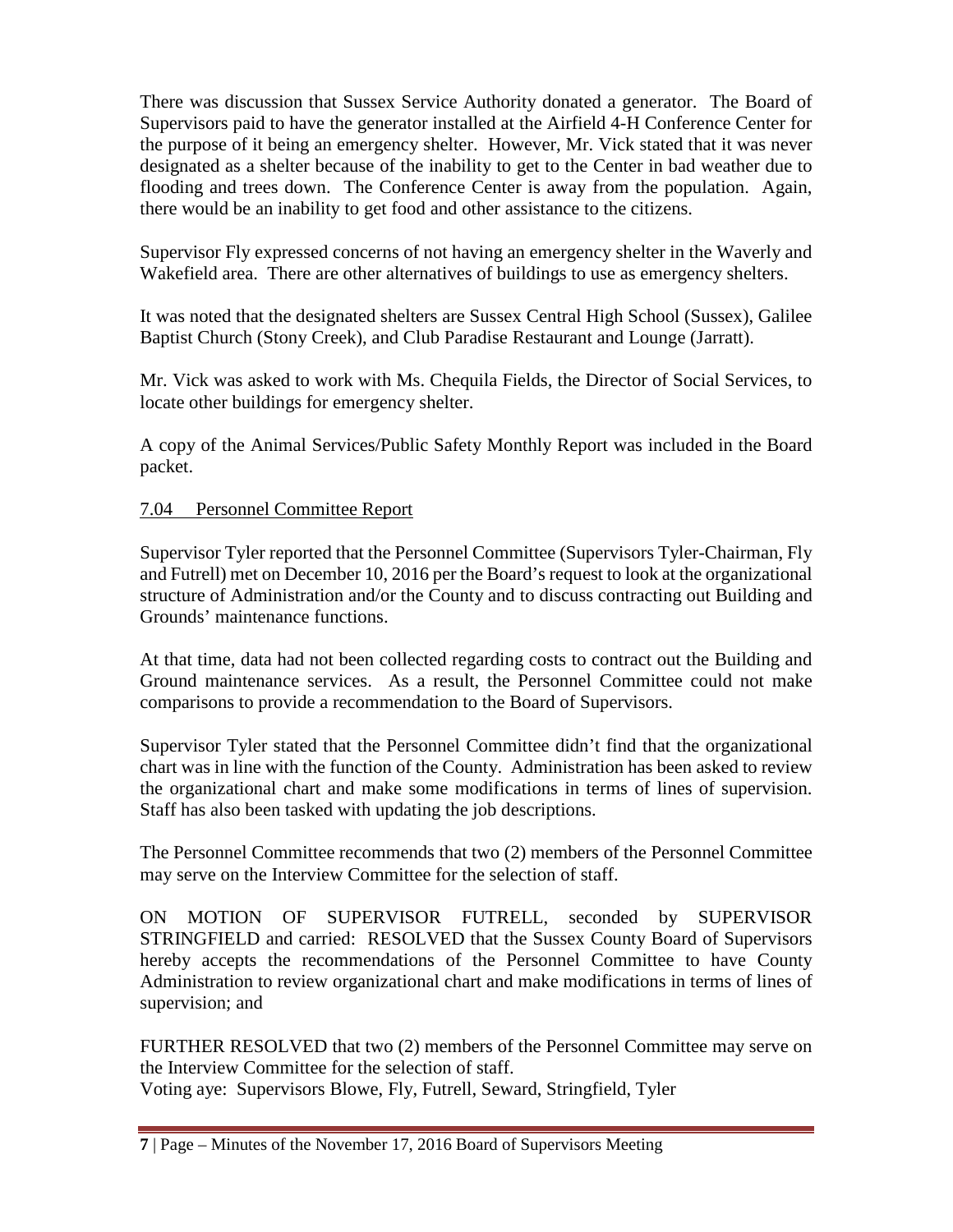#### Voting nay: none

## 7.05 County Administrator's Report *– included in Board packet*

## 7.06 Mission Ministries

Rev. Connie Gibbs-Morris, President of Mission Ministries, provided an update to the Board.

Rev. Gibbs-Morris reported to the Board that one of the victims of the tornado was able to buy a house already built instead of building a new house. She advised that UMCOR is anticipating replacing one of the houses on Main Street with the assistance of HUD.

*The county attorney has been requested to research whether funds could be used to help with repairs for a non-resident building (a commercial building); as well as research spending money to repair a house that was not damaged by the tornado.*

A copy of Mission Ministries report was provided to the Board members as well as a report included in the Board packet.

### 7.07 Housing Department Report – *included in Board packet*

### 7.08 Virginia's Gateway Region, Ms. Renee Chapline

Ms. Renee Chapline, Virginia's Gateway Region (VGR), thanked the Board of Supervisors and its members for their leadership and r their help on different Boards.

Ms. Chapline stated that Virginia's Gateway Region is a regional organization with a mission to enhance and help economic environment in the area. VGR serves 484,000 people, 2,800 square miles, five (5) counties and three (3) cities. Ms. Chapline reviewed different things that are done to help bring projects to the County such as provide request for information (RFI). VGR's goal is to increase export by forty percent (40%) by 2020.

It was advised that most companies look at infrastructure development, preparedness and the quality of life for the people in the area. The sites that get the second visits are those with maximum readiness and defined comprehensive plans.

Some of the services VGR offer are workforce training, recruitment assistance, construction and engineer as well as other services.

The average size of acreage requested is 113 acres with a medium of 50.

VGR's budget is approximately \$1.1 million. Of that \$1.1 million, Sussex County provides \$32,050.00. The remainder is provided through private foundations and other places.

A copy of Ms. Chapline's report was provided to Board members.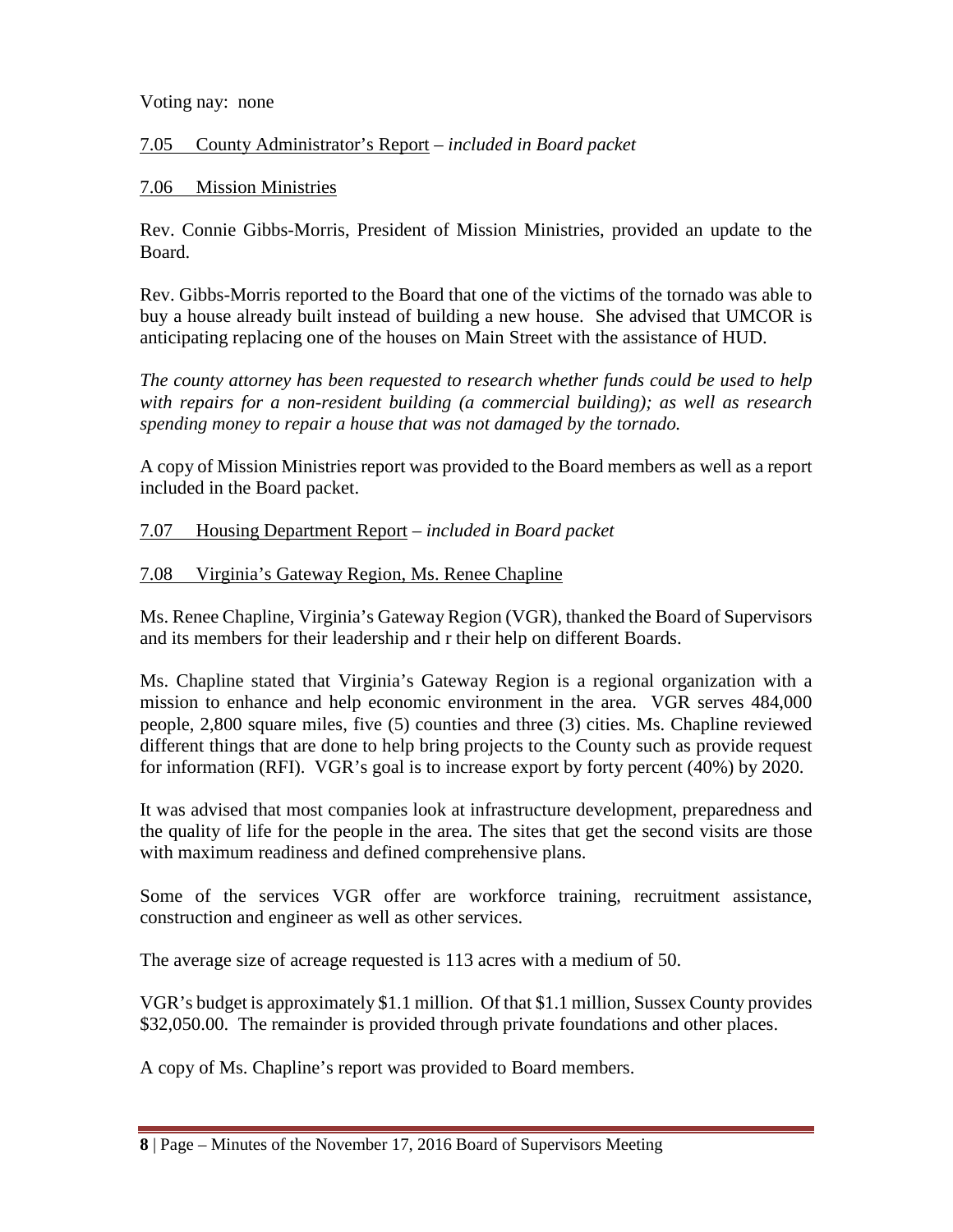- **8. Citizens' Comments (8:54 pm)** *none*
- **9. Unfinished Business** none
- **10. New Business** none

### **11. Board Member Comments**

- 11.01 Blackwater District none.
- 11.02 Courthouse District Delegate Tyler assisted a citizen with an issue in Richmond and got it resolved the next day.
- 11.03 Henry District VACo Conference very informative and educational; broadband.
- 11.04 Stony Creek District State has \$1.8 billion deficit; expect this to affect everyone.
- 11.05 Wakefield District Requested the Board to direct staff to board up windows and lock doors at Chambliss Elementary School.
- 11.06 Waverly District- none

### **12. Closed Session**

#### 12.01 Convene into Closed Session

ON MOTION OF SUPERVISOR STRINGFIELD, seconded by SUPERVISOR TYLER and carried: RESOLVED that the Sussex County Board of Supervisors hereby enters Closed Session for (1) discussion of legal matters of a perspective business where no prior announcement and business have been made pursuant to applicable Code Section 2.2- 3711(A)5 pertaining to Atlantic Waste, and (2) discussion of a personnel matter pursuant to Code Section 2.2-3711(A)1pertaining to county administrator. Voting aye: Supervisors Blowe, Fly, Futrell, Seward, Stringfield, Tyler Voting nay: none

#### 12.02 Reconvene to Open Session

ON MOTION OF SUPERVISOR FLY, seconded by SUPERVISOR TYLER and carried: RESOLVED that the Sussex County Board of Supervisors hereby returns to Open Session. Voting aye: Supervisors Blowe, Fly, Seward, Stringfield, Tyler Voting nay: none Absent during vote: Supervisor Futrell

#### 12.03 Certification